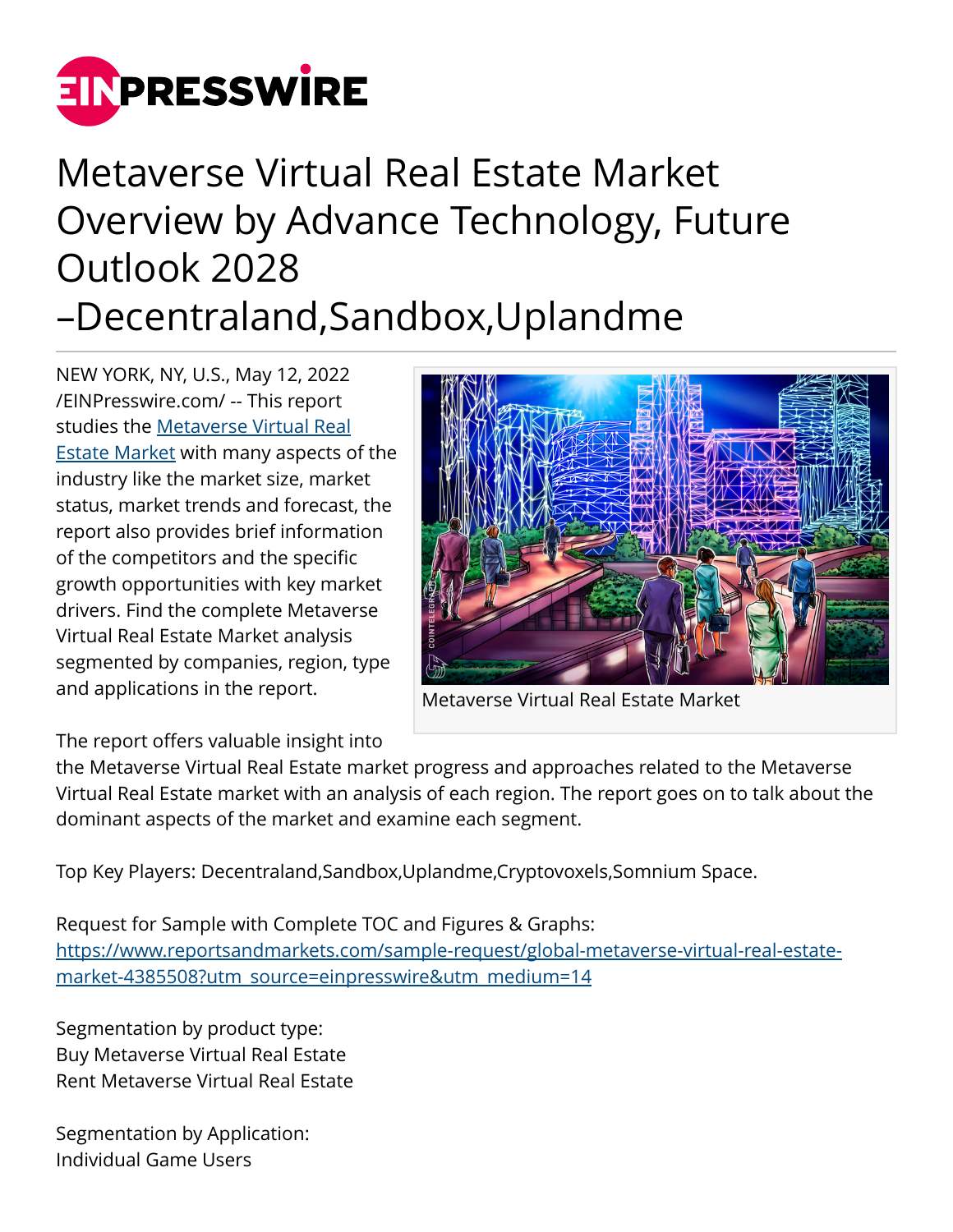Virtual Real Estate Developer Others

The global Metaverse Virtual Real Estate market segmented by company, region (country), by Type, and by Application. Players, stakeholders, and other participants in the global Metaverse Virtual Real Estate market will be able to gain the upper hand as they use the report as a powerful resource. The segmental analysis focuses on revenue and forecast by region (country), by Type, and by Application for the period 2022-2028.

Market Segment by Regions, regional analysis covers

• North America (United States, Canada and Mexico)

• Europe (Germany, France, UK, Russia and Italy)

• Asia-Pacific (China, Japan, Korea, India and Southeast Asia)

• South America (Brazil, Argentina, Colombia etc.)

• Middle East and Africa (Saudi Arabia, UAE, Egypt, Nigeria and South Africa)

Research objectives:

• To study and analyze the global Metaverse Virtual Real Estate market size by key regions/countries, product type and application, history data from 2013 to 2017, and forecast to 2026.

• To understand the structure of Metaverse Virtual Real Estate market by identifying its various sub segments.

• Focuses on the key global Metaverse Virtual Real Estate players, to define, describe and analyze the value, market share, market competition landscape, SWOT analysis and development plans in next few years.

• To analyze the Metaverse Virtual Real Estate with respect to individual growth trends, future prospects, and their contribution to the total market.

• To share detailed information about the key factors influencing the growth of the market (growth potential, opportunities, drivers, industry-specific challenges and risks).

• To project the size of Metaverse Virtual Real Estate submarkets, with respect to key regions (along with their respective key countries).

• To analyze competitive developments such as expansions, agreements, new product launches and acquisitions in the market.

• To strategically profile the key players and comprehensively analyze their growth strategies. • To strategically profile the key players and comprehensively analyze their growth strategies.

The report lists the major players in the regions and their respective market share on the basis of global revenue. It also explains their strategic moves in the past few years, investments in product innovation, and changes in leadership to stay ahead in the competition. This will give the reader an edge over others as a well-informed decision can be made looking at the holistic picture of the market.

Key questions answered in this report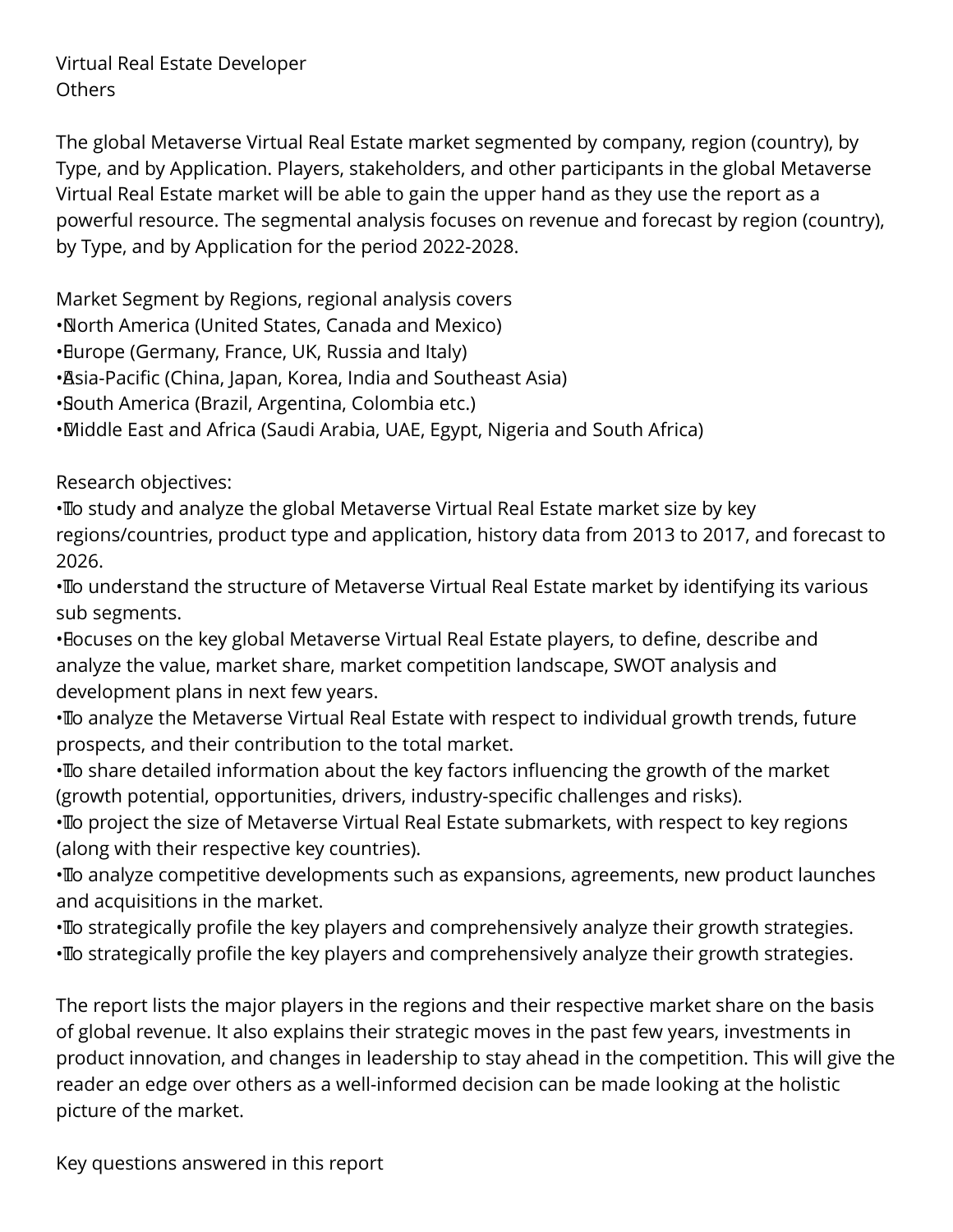•What will the market size be in 2027 and what will the growth rate be?

- • What are the key market trends?
- • What is driving this market?
- • What are the challenges to market growth?
- Who are the key vendors in this market space?
- • What are the market opportunities and threats faced by the key vendors?
- • What are the strengths and weaknesses of the key vendors?

Table of Contents: Metaverse Virtual Real Estate Market

- • Part 1: Overview of Metaverse Virtual Real Estate Market
- Bart 2: Metaverse Virtual Real Estate Carts: Global Market Status and Forecast by Regions
- $\cdot$ Bart 3: Global Market Status and Forecast by Types $\Box$
- Bart 4: Global Market Status and Forecast by Downstream Industry
- **Bart 5: Market Driving Factor Analysis**
- • Part 6: Market Competition Status by Major Manufacturers
- Bart 7: Major Manufacturers Introduction and Market Data
- **Bart 8: Upstream and Downstream Market Analysis**
- **Bart 9: Cost and Gross Margin Analysis**
- Bart 10: Marketing Status Analysis
- • Part 11: Market Report Conclusion
- Bart 12: Metaverse Virtual Real Estate: Research Methodology and Reference

Get complete Report: [https://www.reportsandmarkets.com/sample-request/global-metaverse](https://www.reportsandmarkets.com/sample-request/global-metaverse-virtual-real-estate-market-4385508?utm_source=einpresswire&utm_medium=14)[virtual-real-estate-market-4385508?utm\\_source=einpresswire&utm\\_medium=14](https://www.reportsandmarkets.com/sample-request/global-metaverse-virtual-real-estate-market-4385508?utm_source=einpresswire&utm_medium=14)

## REPORT YOU MIGHT BE INTERESTED

Global [Metaverse Digital Real Estate Market](https://www.reportsandmarkets.com/reports/global-metaverse-digital-real-estate-market-4378318?utm_source=einpresswire&utm_medium=14) Growth (Status and Outlook) 2022-2028 Global [Meta Universe Virtual Real Estate Market](https://www.reportsandmarkets.com/reports/global-meta-universe-virtual-real-estate-market-4359295?utm_source=einpresswire&utm_medium=14) Growth (Status and Outlook) 2021-2026

## About Us:

Reports and Markets is not just another company in this domain but is a part of a veteran group called Algoro Research Consultants Pvt. Ltd. It offers premium progressive statistical surveying, market research reports, analysis & forecast data for a wide range of sectors both for the government and private agencies all across the world. The database of the company is updated on a daily basis. Our database contains a variety of industry verticals that include: Food Beverage, Automotive, Chemicals and Energy, IT & Telecom, Consumer, Healthcare, and many more. Each and every report goes through the appropriate research methodology, Checked from the professionals and analysts. Contact Us:

Sanjay Jain Reports And Markets +1 352-353-0818